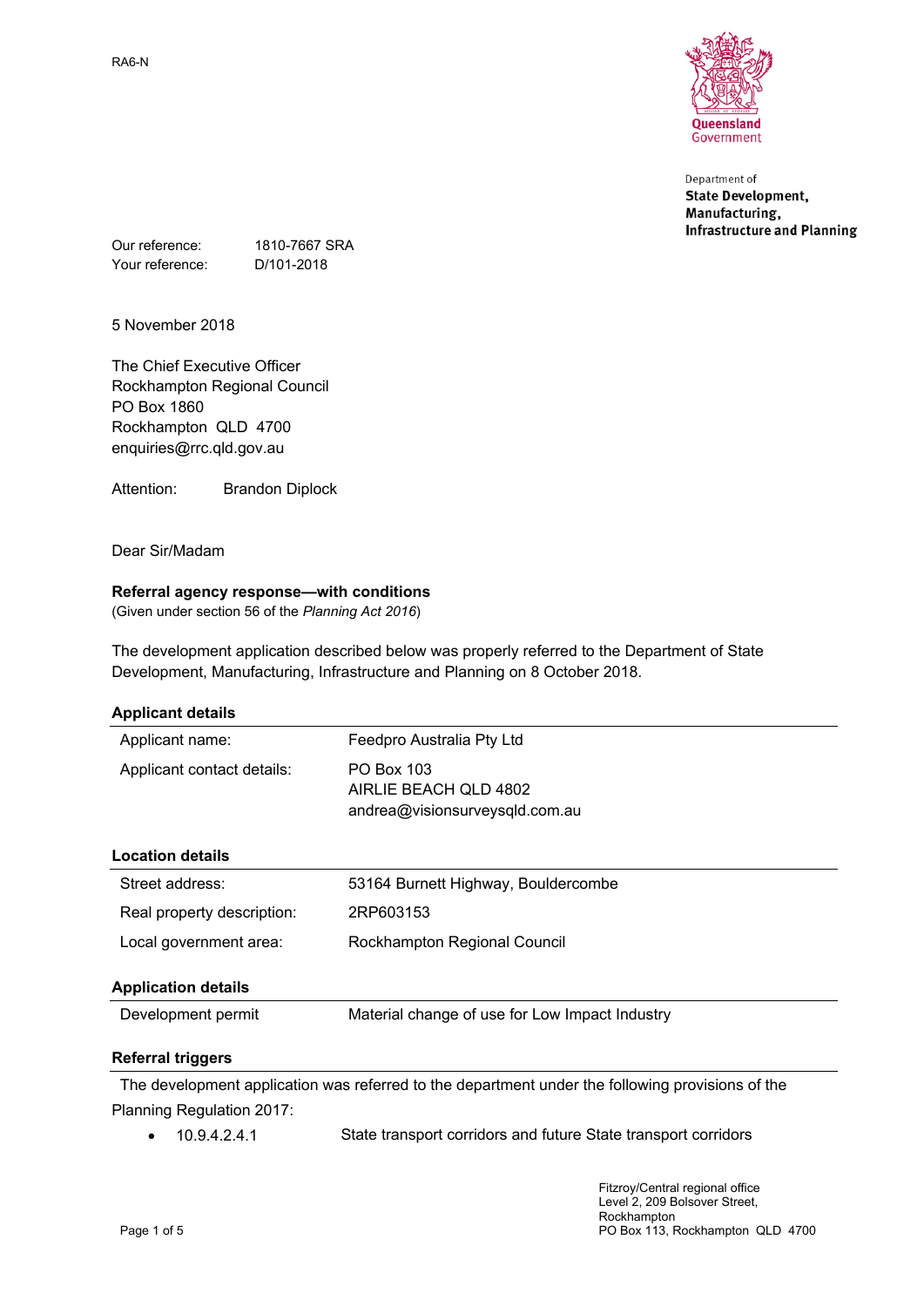### **Conditions**

Under section 56(1)(b)(i) of the *Planning Act 2016* (the Act), the conditions set out in Attachment 1 must be attached to any development approval.

### **Reasons for decision to impose conditions**

The department must provide reasons for the decision to impose conditions. These reasons are set out in Attachment 2.

### **Advice to the applicant**

The department offers advice about the application to the applicant—see Attachment 3.

A copy of this response has been sent to the applicant for their information.

For further information please contact Carl Porter, Principal Planning Officer, on 07 4924 2918 or via email RockhamptonSARA@dsdmip.qld.gov.au who will be pleased to assist.

Yours sincerely

Anthony Walsh Manager Planning

- cc Feedpro Australia Pty Ltd, andrea@visionsurveysqld.com.au
- enc Attachment 1—Conditions to be imposed Attachment 2—Reasons for decision to impose conditions Attachment 3—Advice to the applicant Approved plans and specifications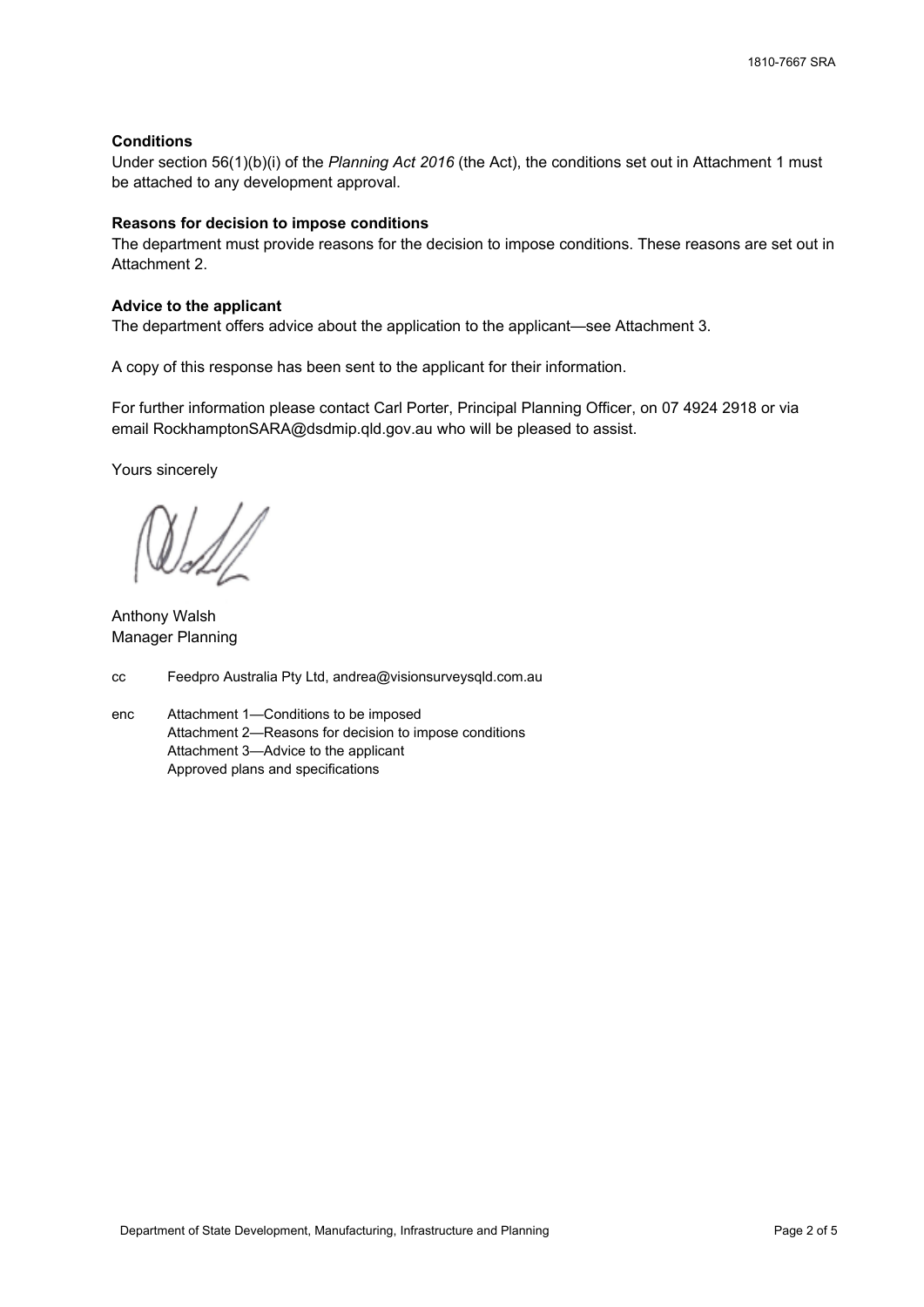# **Attachment 1—Conditions to be imposed**

| No.                                                                                                                                                                                                                                                                                                                                                            | <b>Conditions</b>                                                                                                                                                                           | <b>Condition timing</b>                 |  |
|----------------------------------------------------------------------------------------------------------------------------------------------------------------------------------------------------------------------------------------------------------------------------------------------------------------------------------------------------------------|---------------------------------------------------------------------------------------------------------------------------------------------------------------------------------------------|-----------------------------------------|--|
| Material change of use                                                                                                                                                                                                                                                                                                                                         |                                                                                                                                                                                             |                                         |  |
| State transport corridor—The chief executive administering the Planning Act 2016 nominates the<br>Director-General of Department of Transport and Main Roads to be the enforcement authority for the<br>development to which this development approval relates for the administration and enforcement of any<br>matter relating to the following condition(s): |                                                                                                                                                                                             |                                         |  |
| $\mathbf{1}$ .                                                                                                                                                                                                                                                                                                                                                 | (a) The road access location, is to be located at the north western<br>property corner (at location of existing informal access).                                                           | (a) At all times                        |  |
|                                                                                                                                                                                                                                                                                                                                                                | (b) Road access works comprising of road sealing from the edge of<br>the existing Burnett Highway sealed area to the existing cattle grid,<br>must be provided at the road access location. | (b) Prior to the<br>commencement of use |  |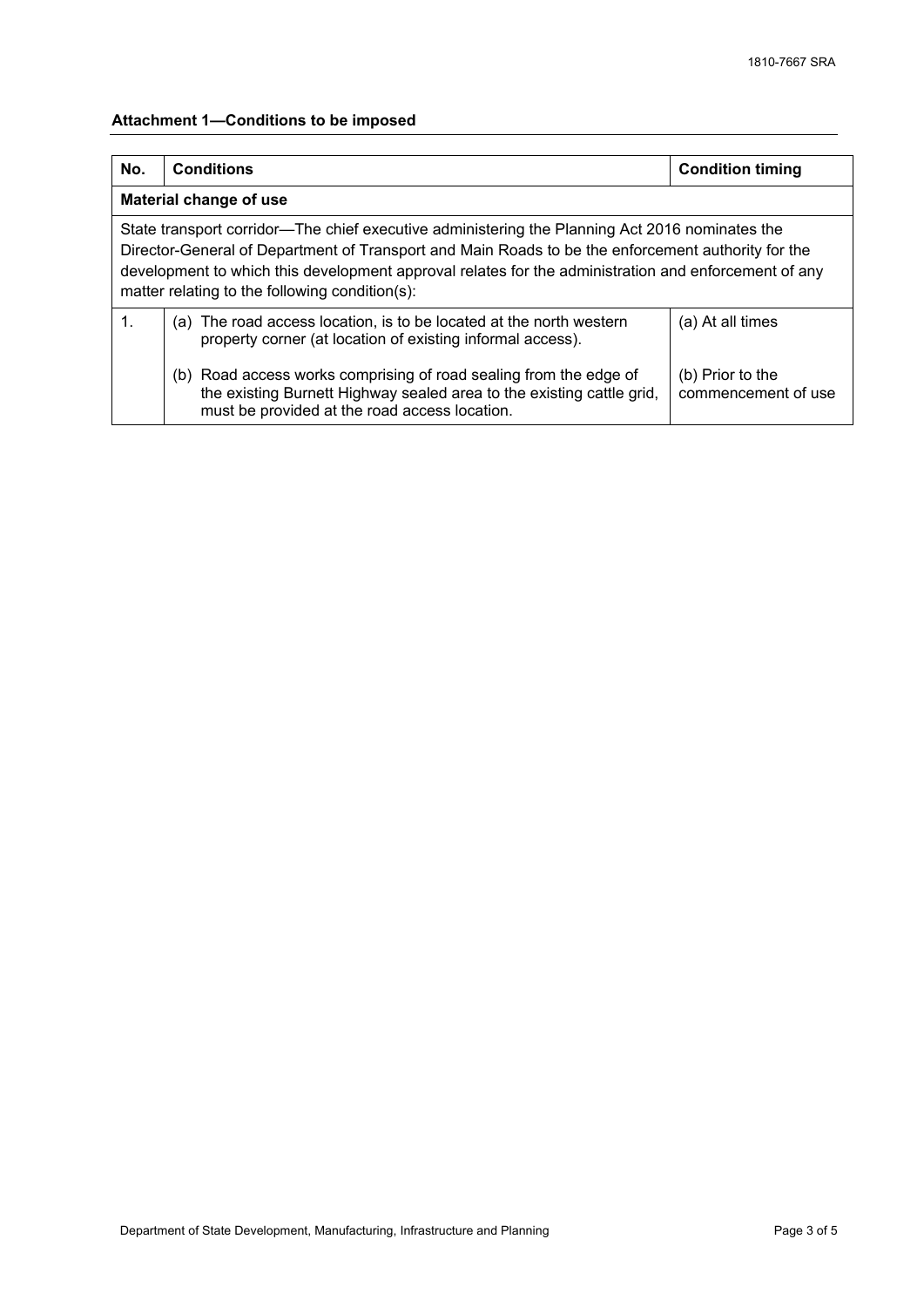## **Attachment 2—Reasons for decision to impose conditions**

The reasons for the conditions are:

 To ensure the road access location to the state-controlled road from the site does not compromise the safety and efficiency of the state-controlled road.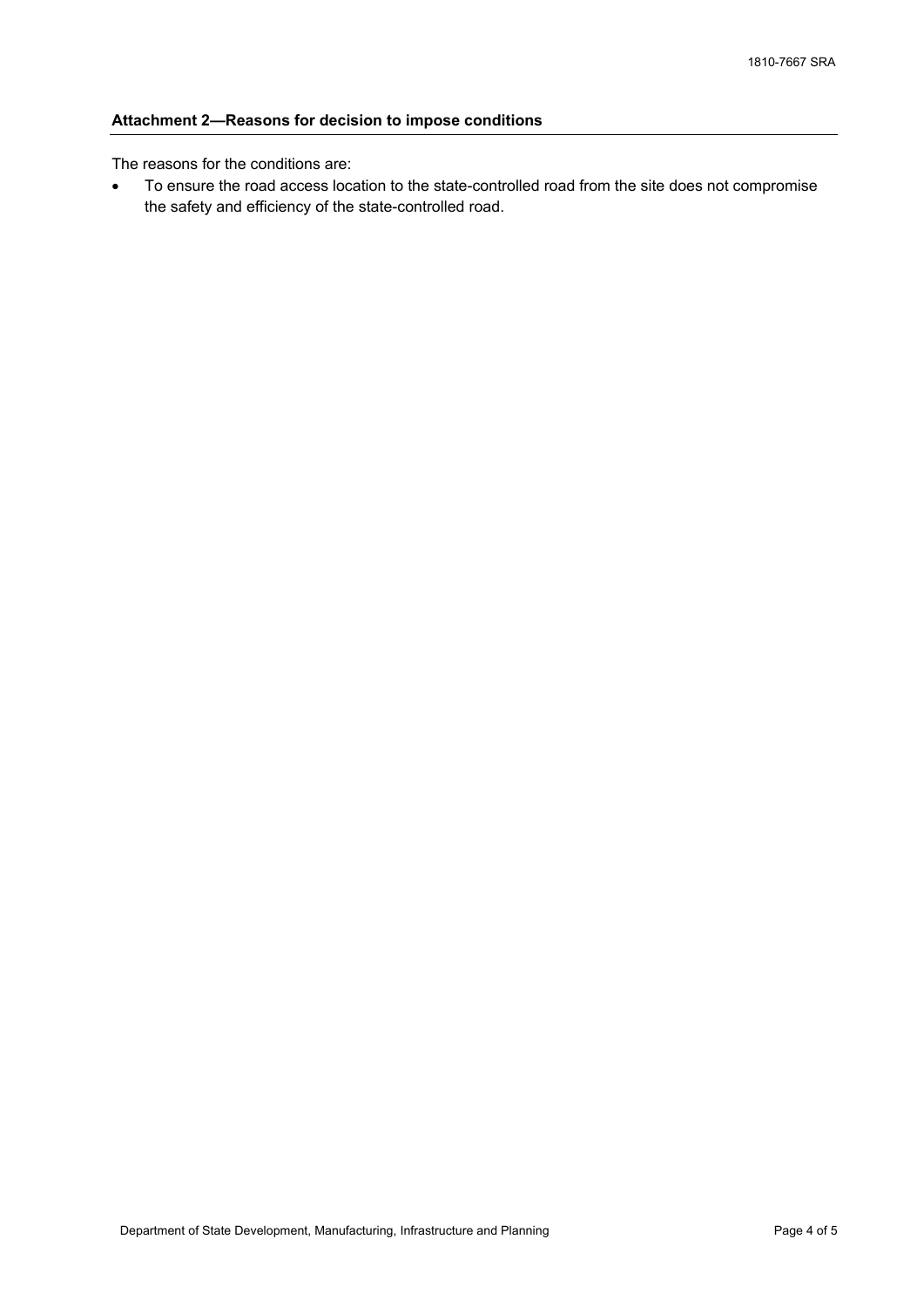# **Attachment 3—Advice to the applicant**

## **General advice – State-controlled road**

| $\mathbf{1}$ . | Under sections 62 and 33 of the Transport Infrastructure Act 1994, written approval is required |
|----------------|-------------------------------------------------------------------------------------------------|
|                | from the Department of Transport and Main Roads to carry out road works that are road access    |
|                | works (including driveways) on a state-controlled road. Please contact the Department of        |
|                | Transport and Main Roads at FitzroyDistrict@tmr.gld.gov.au to make an application for road      |
|                | works approval. This approval must be obtained prior to commencing any works on the             |
|                | state-controlled road reserve. The approval process may require the approval of engineering     |
|                | designs of the proposed works, certified by a Registered Professional Engineer of Queensland    |
|                | (RPEQ). Please contact the Department of Transport and Main Roads as soon as possible to        |
|                | ensure that gaining approval does not delay construction.                                       |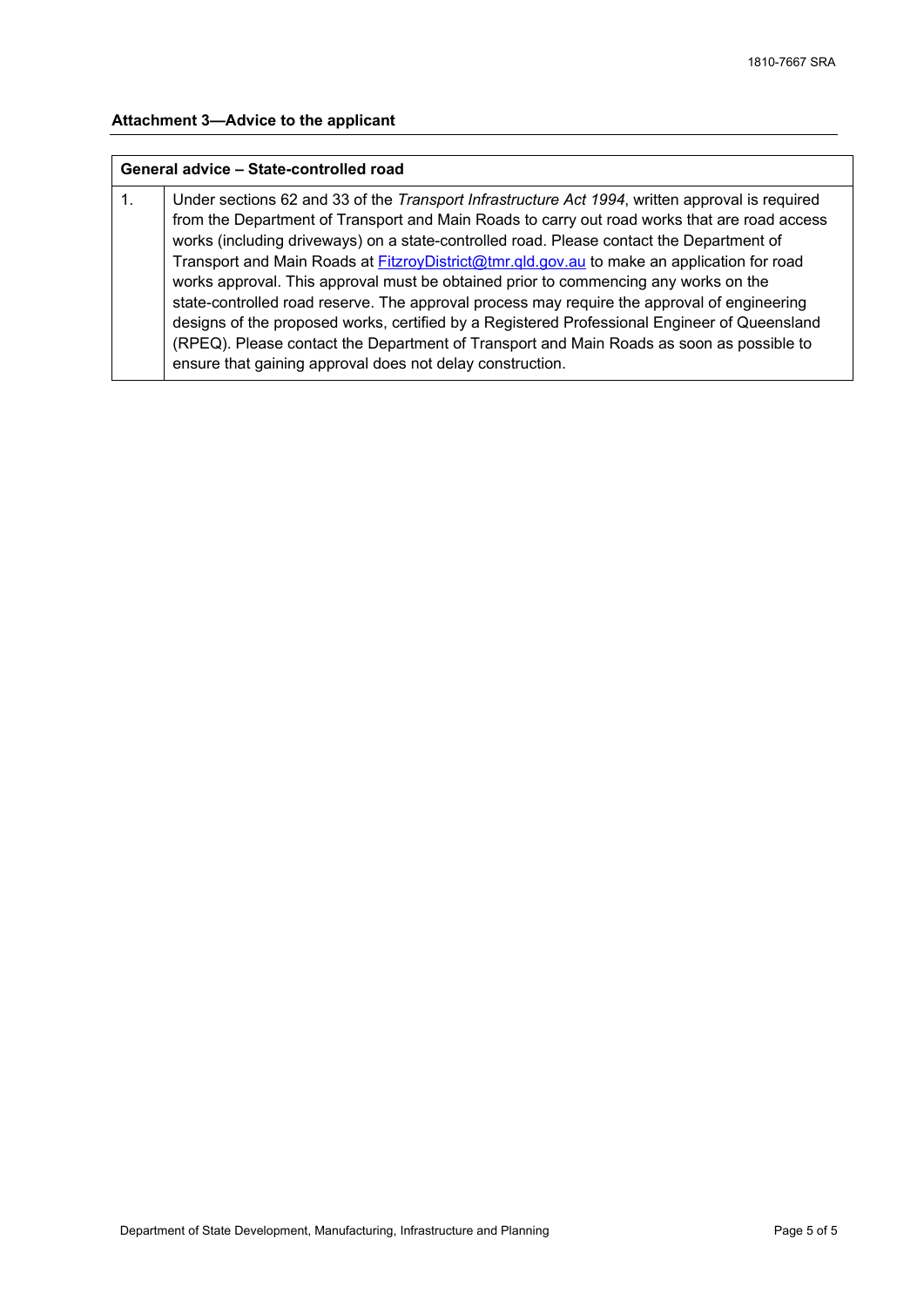

Department of **State Development,** Manufacturing, **Infrastructure and Planning** 

**Department of State Development, Manufacturing, Infrastructure and Planning Statement of reasons for application 1810-7667 SRA**

(Given under section 56 of the *Planning Act 2016*)

| Departmental role:         | Referral agency                                                       |
|----------------------------|-----------------------------------------------------------------------|
| <b>Applicant details</b>   |                                                                       |
| Applicant name:            | Feedpro Australia Pty Ltd                                             |
| Applicant contact details: | PO Box 103<br>AIRLIE BEACH OLD 4802<br>andrea@visionsurveysqld.com.au |
| <b>Location details</b>    |                                                                       |
| Street address:            | 53164 Burnett Highway, Bouldercombe                                   |
| Real property description: | 2RP603153                                                             |
| Local government area:     | Rockhampton Regional Council                                          |
| <b>Development details</b> |                                                                       |

## Development permit Material change of use for Low Impact Industry

### **Assessment matters**

| <b>Aspect of development</b> | <b>State Development Assessment Provisions, version 2.3</b>       |  |
|------------------------------|-------------------------------------------------------------------|--|
| requiring code assessment    | Applicable codes                                                  |  |
| Material change of use       | State code 1 – Development in a state-controlled road environment |  |

### **Reasons for the department's response**

- The reasons for the response are the proposed development:
- will utilise existing buildings for the onsite production of stock feed and rural supplements
- does not have public access associated with the use
- does not compromise the safety and efficiency of the state-controlled road
- complies with State code 1 with the application of conditions.

### **Response:**

| Nature of approval   | <b>Response details</b> | Date of response |
|----------------------|-------------------------|------------------|
| Development approval | Conditions              | 5 November 2018  |

### **Relevant material:**

- Development application material
- *Planning Act 2016*
- Planning Regulation 2017
- Development Assessment Rules